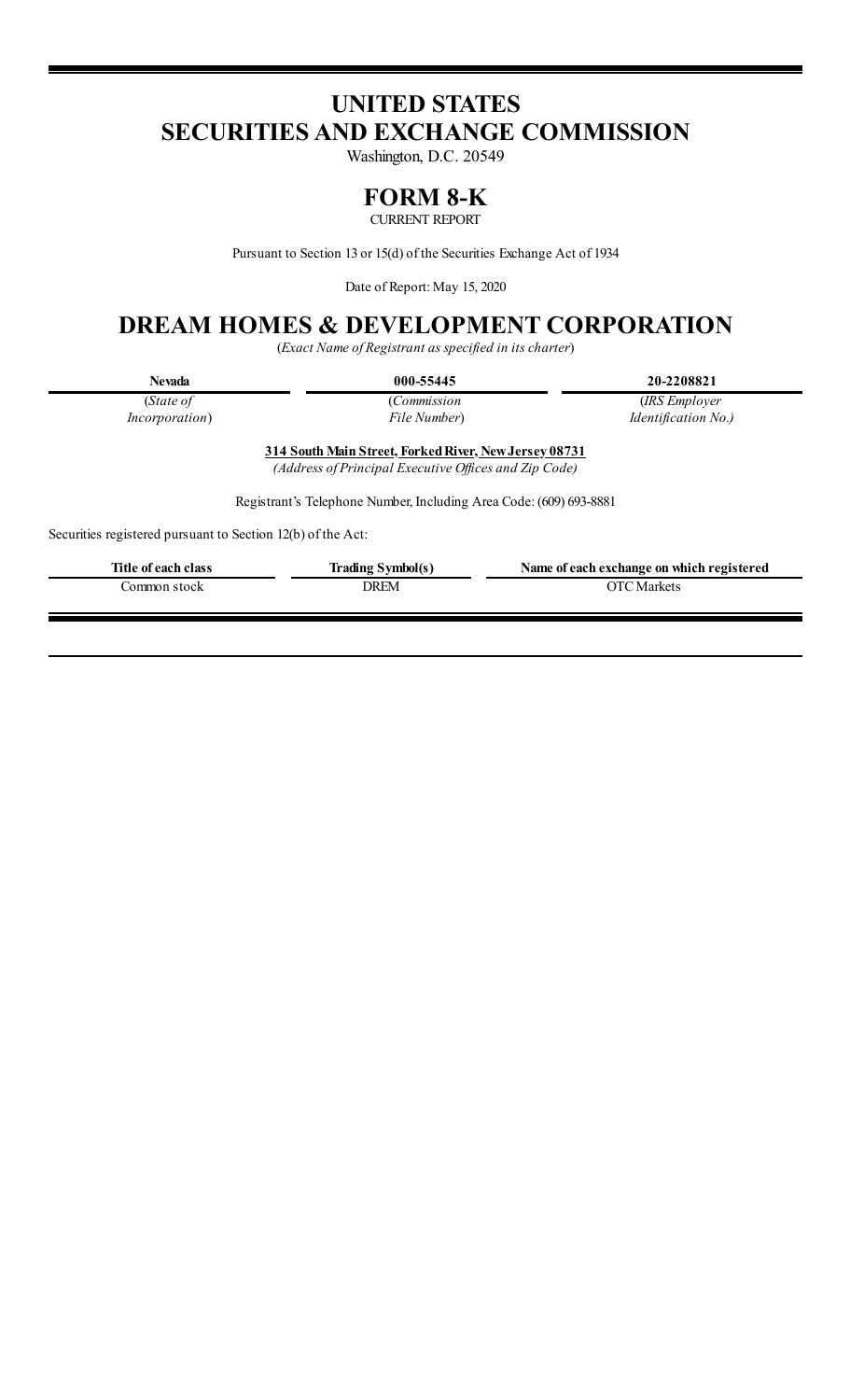#### **ITEM8.01 OTHER EVENTS**

On May 15, 2020, the Company determined that it will not be able to file its Form10-Q for the quarter ended March 31, 2019 on time as a result of factors relating to the COVID-19 pandemic and the steps taken by states to seek to reduce the spread of the virus by either requesting or requiring businesses to close or work remotely. As a result, the Company's accounting staff and the staff of the independent auditors are not able to complete the audit in a timely manner in order to file the Form 10-Q by the required date, after giving effect to the extension permitted by Section 12b-25. The Company is filing this report on Form8-K to report that it will rely on the exemption from timely filing provided by the SEC in Release No. 34-88318, dated March 4, 2020 (the "Release"). The Company anticipates that it will file the Form 10-Q no later than June 29, 2020 (45 days after the original due date). This report on Form 8-K replaces the Form12b-25, which, as provided in the Release, is not required to be filed.

In reliance on the aforementioned SECorder, the Company intends to include the following risk factor in its 2019 Annual Report on Form 10-K:

### "Our business operations have been and may continue to be materially and adversely affected by the outbreak of the novel *respiratory illness coronavirus ("COVID-19").*

On March 11, 2020, the World Health Organization declared the outbreak of the novel respiratory illness COVID-19 a pandemic. The new strain of COVID-19 is considered to be highly contagious and poses a serious public health threat. The outbreak of COVID-19 emerged in China, where many of the Company's material suppliers are located.

Any outbreak of such epidemic illness or other adverse public health developments may materially and adversely affect the global economy, our markets and our business. A prolonged disruption or any further unforeseen delay in our operations of the manufacturing, delivery and assembly process within any of our market areas could continue to result in delays in the delivery of products and services to our customers, increased costs and reduced revenue.

We cannot foresee whether the outbreak of COVID-19 will be effectively contained, nor can we predict the severity and duration of its impact. If the outbreak of COVID-19 is not effectively and timely controlled, our business operations and financial condition may be materially and adversely affected as a result of the deteriorating market outlook, the slowdown in regional and national economic growth, weakened liquidity and financial condition of our customers or other factors that we cannot foresee. Any of these factors and other factors beyond our control could have an adverse effect on the overall business environment, cause uncertainties in the regions where we conduct business, cause our business to suffer in ways that we cannot predict and materially and adversely impact our business, financial condition and results of operations."

#### **Company Contacts:**

DreamHomes & Development Corp. Vincent Simonelli, President & CEO Office: (609) 693-8881 Email: vince@dreamhomesltd.com

#### **Investor Relations:**

Green Chip IR Attn: Matt Chipman Office: (818) 923-5302 Email: matt@greenchipir.com